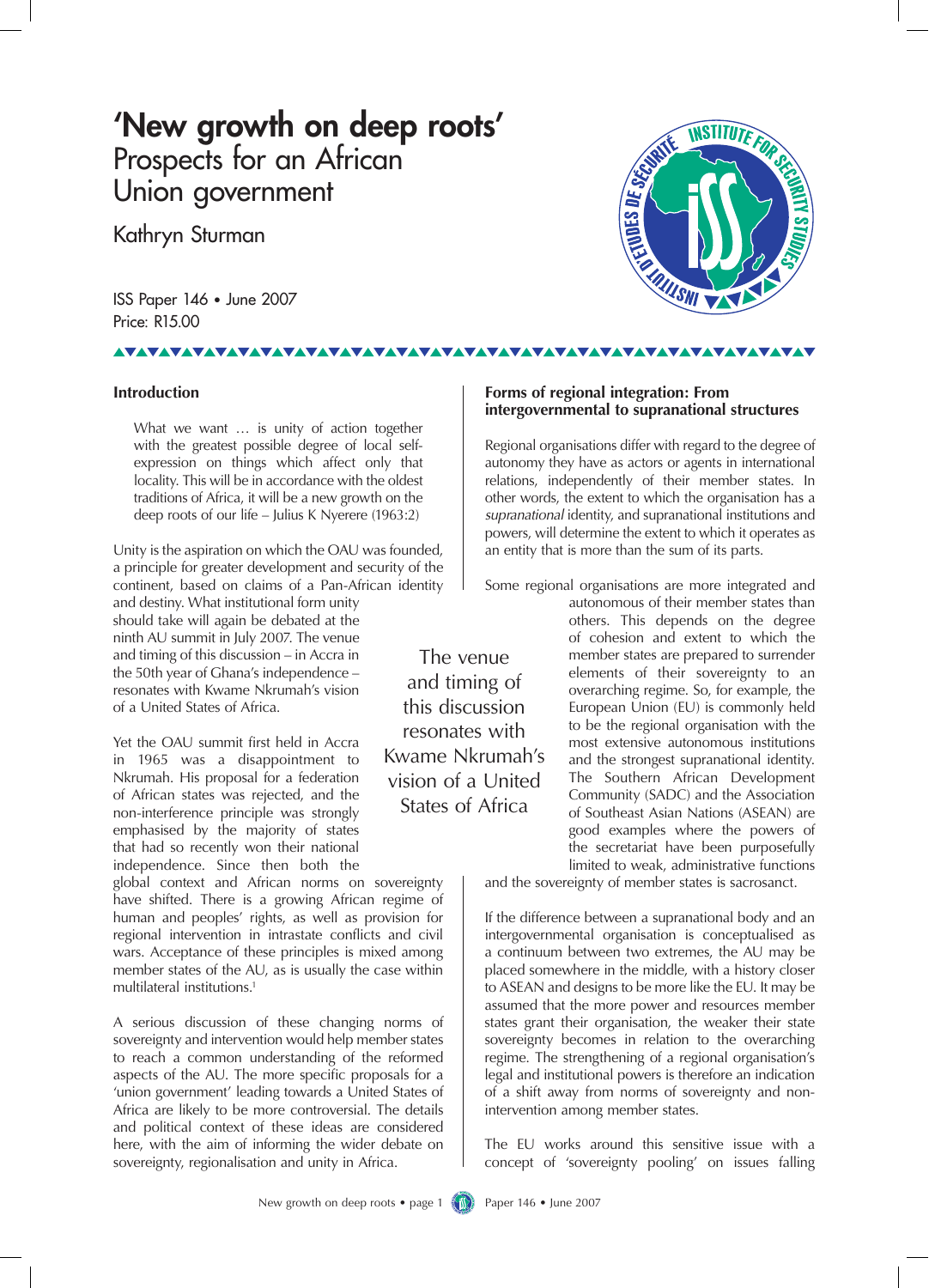within the 'community domain'. According to the European Commission (2003:4), it is 'not a federation like the United States of America. Nor is it simply an organisation for co-operation between governments, like the United Nations … Member states remain independent sovereign nations but they pool their sovereignty … [and] delegate some of their decisionmaking powers to shared institutions.'

However, the ambivalence within Europe between national and regional identities is well documented, and manifested in the failed referendums on the EU constitution, the challenges with the development of a common foreign policy and other problem areas.

Off the scale of regional integration, the supranational structure ceases to be a regional organisation at all. Full political integration implies the establishment of sovereignty as a larger state, which is either a union or a federation of the original constituent states. For example, the USA and the USSR each came to be recognised in the international system as a sovereign state with a central government and single foreign policy.

The debate about a United States of Africa hinges on whether it is conceived of as a sovereign state replacing the existing state system in Africa, or a supranational organisation along the lines of the EU. Situating the concept in historical context will offer a better understanding of the issues that are at stake.

#### **Sovereignty and non-intervention norms in Africa**

Sovereignty, defined asthe 'competence, independence and legal equality of states', is the constitutive norm of the international system (International Commission on Intervention and State Sovereignty 2001:6). Nonintervention is a principle derived from sovereignty. In the words of Montague Bernard (1860): 'The doctrine of non-intervention is … a corollary from a cardinal and substantial principle of international law' (quoted in Thomas 1985:13).

Mohammed Ayoob (1995:15-16) characterises postcolonial states as 'weak, vulnerable and insecure – with these traits being the function of both domestic and external factors'. He further states that this external and internal insecurity stems from their late entry into the state system, and that their precarious sovereignty is based on colonial demarcations of their boundaries. This shared colonial legacy differentiates African and Asian conceptions of sovereignty and intervention from others in the international system. Christopher Clapham notes that 'post-colonial states have, since their independence in the decades following WWII, emerged as the most strident defenders of Westphalian sovereignty in the international order' (in Jackson 1999:100).

This is a 'paradox': that the regions containing the weakest states in the international system, are those with the most stable territorial boundaries. Clapham points out that the map of Africa has remained almost unchanged in over a century of upheaval, from the colonial scramble, through two world wars, independence, the Cold War and its aftermath. The map of Europe, in contrast, has been redrawn many times (Clapham 2001:1).

Robert Jackson's (1990:34) explanation for this is that European states were founded on the basis of national identity – or 'positive sovereignty' – with borders corresponding to inclusions and exclusions of people according to these identities. In other words, nations defined borders. In Africa (and parts of Asia if the analogy is extended) borders defined nations, as colonial boundaries imposed a 'negative sovereignty' on states that achieved independence after a period of external rule. Newly independent governments found themselves in the ironic position of having to defend these artificial borders rigorously in order to establish their own legitimacy at home and abroad.

The new states of Africa and Asia that emerged during the Cold War formulated these ideas as the Bandung Principles of the Africa-Asia Conference held in 1955. But, with the horrors of World War II fresh in their memories, delegates to the conference were also aware of the dark side of nationalism, as is evident in the speech by the Philippine representative, Carlos Romulo:

It strikes me that autocratic rule, control of the press, and the police state are exactly the worst features of some colonialist systems against which we have fought all of our lives and against which so many of us are still fighting. Is this really the model of freedom we seek? Obviously the ultimate greater freedom will lie in a greater coherence, a uniting of regional interests … We of Asia and Africa are emerging into this world as new nation-states in an epoch when nationalism, as such, can solve only the least of our problems and leaves us powerless to meet the more serious ones. We have to try to avoid repeating all of Europe's historic errors. We have to have the imagination and courage to put ourselves in the forefront of the attempt to create a  $20<sup>th</sup>$  century world based on the true interdependence of peoples (Romulo 1956:24).

The uniting of regional interests was a cause championed with equal fervour by Pan-Africanists like Kwame Nkrumah. These ideas are revisited below.

#### **Pan-Africanism v African nationalism in the OAU**

Although the new institutions of the AU depart from the OAU's founding principle of non-intervention, it may be argued that the ideas behind this new path evolved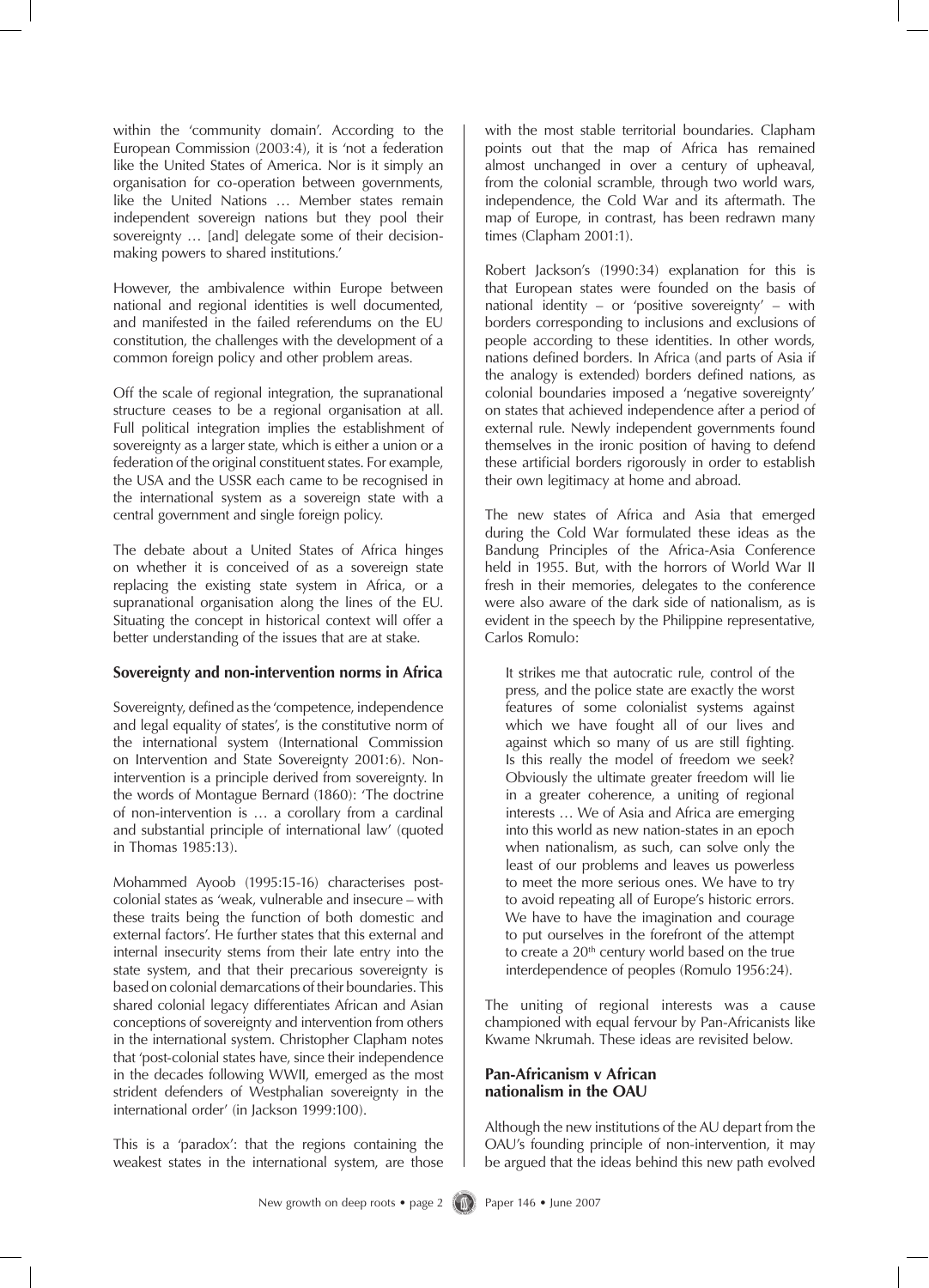within the organisation over a number of years. There is therefore a degree of continuity between the AU and its predecessor which may be traced to the roots of Pan-Africanist thought.

Pan-Africanism is a philosophy in which Africa is regarded as the spiritual home of a united African people, with the emphasis on solidarity and 'brotherhood' between all people of African origin. It has disparate origins in the political thought of African Americans and West Indians, as well as the African elite educated in Europe in the  $19<sup>th</sup>$  and early  $20<sup>th</sup>$  centuries (Legum 1962; Geiss 1974).

In the seminal book *Africa must unite,* Kwame Nkrumah (1963:132-133), traced his ideas to American writers such as Henry Sylvester-Williams, William E Du Bois and Marcus Garvey. It was Garvey, a Jamaican, who first proposed a United States of Africa and inspired the Ghanian leader during his education in the USA (Van Walraven 1999:89). The four Pan-African congresses held in Paris, London and New York in the inter-war years set the stage for Nkrumah's participation in the Manchester conference of 1945. Nkrumah expected a seamless melding of Pan-Africanism and African nationalism, since he believed that 'the fundamental purpose [of both ideologies] was identical: national independence leading to African unity' (Nkrumah 1963:135).

However, the tensions inherent to this two-stage strategy against colonialism would soon become clear at conferences that were held on African soil. Three factions emerged from conferences held in Brazzaville (December 1960), Casablanca (January 1961) and Monrovia (May 1961). Apart from ideological differences, these groups disagreed on the institutional and legal form of African unity, with Nkrumah's 'radicals' seeking full federation at the one extreme, and the 'conservatives' explicitly rejecting a 'supranational' structure at the other.<sup>2</sup>

#### **Nkrumah's vision**

Against the background of the post-war rise of two economic and military superpowers, the USA and USSR, Nkrumah looked to the model of unification they presented, namely a union of states under a single, federal government, with one president, a common currency, and common economic and foreign policies. In an echo of Romulo's words to the Bandung Conference, Nkrumah wrote the following:

Europe, by way of contrast, must be a lesson to us all. Too busy hugging its exclusive nationalisms, it has descended, after centuries of wars … into a state of confusion, simply because it failed to build a sound basis of political association. It is … hoped that the European Community will perform this miracle. It has taken two world

wars and the break-up of empires to press home the lesson, still only partly digested, that strength lies in unity (Nkrumah 1963:216-217).

One may speculate whether Nkrumah, had he been alive to see the success of the EU, would have regarded the model of gradual regional integration of an African union, rather than immediate federation of a United States of Africa, as having more potential to achieve Africa's economic and political goals.

Many statesmen and scholars have noted that Nkrumah was ahead of his time (Wolfers 1976; Van Walraven 1999). The Pan-African ideals he espoused made provision for a common approach to conflict resolution in Africa, long before the norm of humanitarian intervention had gained currency. Nkrumah argued the need for an African peacekeeping capacity in the context of the interference of Cold War powers and foreign business interests in the independence of Congo (the present-day DRC):

If at that time, July 1960, the independent states of Africa had been united, or had at least a joint military high command and a common foreign policy, an African solution might have been found for the Congo; and the Congo might have been able to work out its own destiny, unhindered by any non-African interference (Nkrumah 1963:138).

The phrase 'African solution' is still applied today in the AU's quest to resolve conflict in the resource-rich Great Lakes region.

The fluidity of the state system in the 1950s lent itself to visionary thinking about the type of sovereignty Africans wished to establish in the international system. But Nkrumah's vision was subsumed by the nationalist norms of sovereignty and non-intervention that prevailed once the vested interests of national elites had taken hold of the new states in the immediate post-colonial era.

#### **The compromise of the OAU**

Despite broad rhetorical support for unity, Pan-Africanism was not the dominant discourse at the formation of the OAU. It was a minority view, put forward by Nkrumah, which had the effect of isolating him and curbing his influence within the organisation that was so central to his vision. Van Walraven's analysis of the ideological underpinnings of the OAU leads him to conclude that nationalism was the more effective ideology for mobilising mass support for the elite project of decolonisation, and the most practical approach to gaining independence from the colonial powers:

… during the 1950s the nationalist struggle achieved such momentum that Pan-Africanism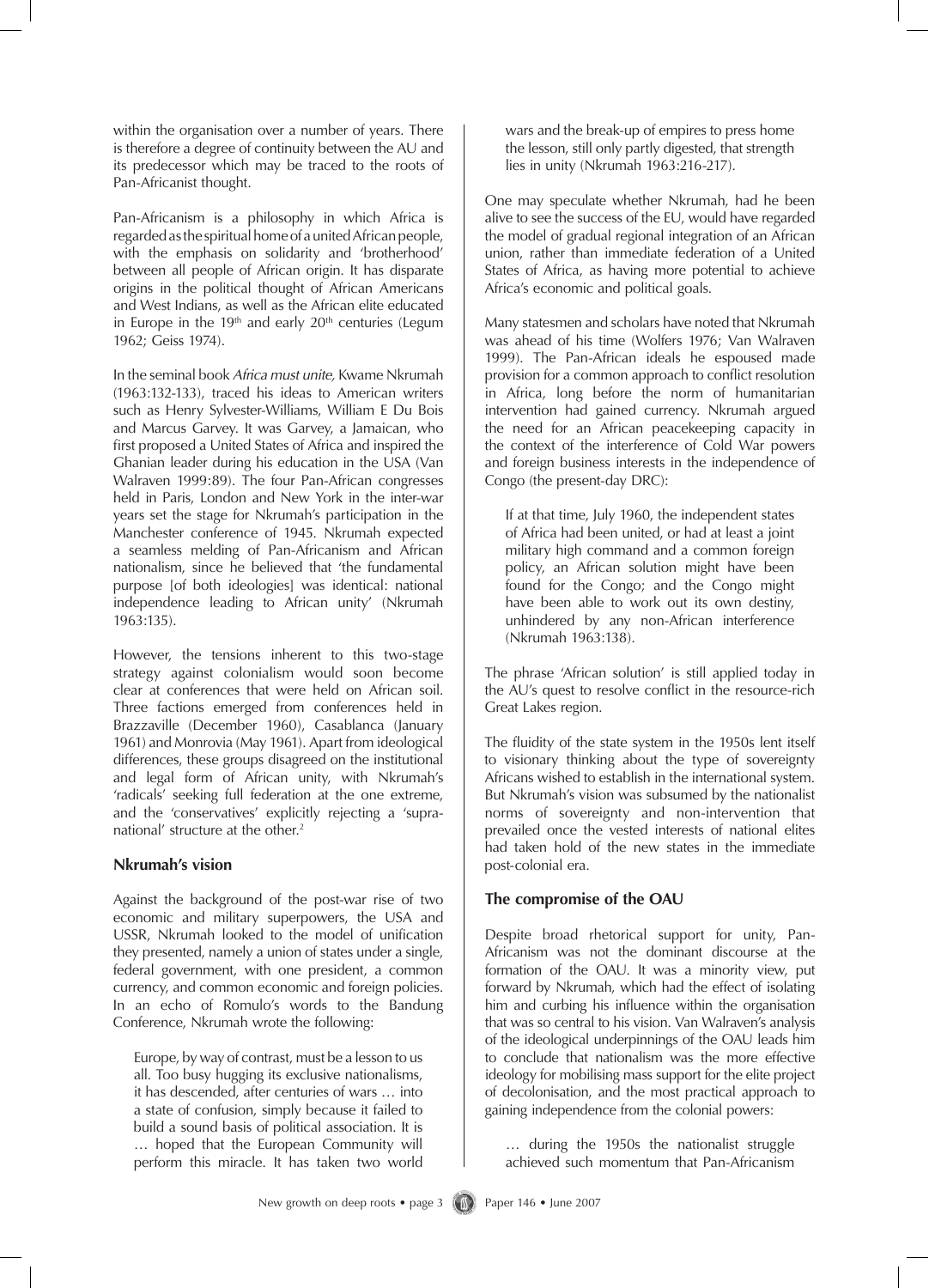and nationalism evolved into opposing forces, with nationalism gaining the upper hand ... colonial powers did not accept any structure other than the individual territory as basis for the devolution of political power [while] Pan-Africanism was not the ideology of the African populace, for which it constituted a relatively incomprehensible abstraction (Van Walraven 1999:92).3

The unity represented by the formation of the OAU in 1963 was far too fragile to support radical plans for political and economic integration. As the new Kenyan Minister of Commerce and Industry, J G Kiano (1963:406) commented at the time: 'It was obvious in Addis Ababa that many felt that this was not the time to establish a federal government for the entire continent.' Objections to Ghana's support for neighbouring opposition groups remained a divisive force, leading to a boycott of the 1965 OAU summit in Accra by several francophone countries. In response, the Assembly adopted a declaration condemning support for subversive activities (AHG/Res 27(II)).

While most African leaders balked at Nkrumah's proposals for unification, some support for Pan-Africanism is evident in the documents of the founding summit of 1963. For example, in his opening speech Emperor Haile Selassie called on leaders 'to rouse the slumbering giant of Africa, not to the nationalism of Europe in the nineteenth century, not to regional consciousness, but to the vision of a single African brotherhood' (Selassie 1963:284).

Selassie foresaw a period of gradual integration towards the ideal of unity. Ppractical steps including establishment of an African defence system, since he held that Africa could not rely on international morality alone, and an African university at which, 'the supranational aspects of African life would be emphasized and study would be directed towards the ultimate goal of complete African unity' (Selassie 1963:287-288).

Julius Nyerere, first president of Tanganyika (presentday Tanzania), was also a Pan-Africanist who supported the cause of a United States of Africa. In his paper of the same title, published in the first issue of the *Journal of Modern African Studies*, Nyerere made a call for unity:

Our goal must be a United States of Africa… As long as there remain separate African nations there will remain too a danger that other states will exploit our differences for their own purposes. Only with unity can we ensure that Africa really governs Africa (Nyerere 1963:2-3).

Unlike Nkrumah, however, Nyerere was wary of the danger internal to Africa, of a hegemonic state using unification as a guise for regional domination:

Historically, areas of the world have been united by two methods – by conquest or by negotiated terms of association. It is absurd to imagine African unity coming from the domination of one African country over another. Our unity can only be negotiated unity, for it is the unity of equals (Nyerere 1963:1-2).

Yet nationalism should not be a barrier to unity:

The new pride in national independence, the new consciousness of national sovereignty, is certainly a factor which will affect the method by which we shall achieve our goal, but it must not be allowed to deflect us from our purposes … the peoples involved must understand clearly the purposes, the advantages, and the surrender of national sovereignty which federation implies … African nationalism is meaningless, is anachronistic, and is dangerous, if it is not at the same time Pan-Africanism (Nyerere 1963:2-6).

The method of unification was to be gradual and build on the foundations of national sovereignty. Nyerere articulated what were to become of guiding norms of the OAU:

There is only one way for us really to deal with this transitional problem [of factional divisions in Africa]. That is for us all to act now as if we already had unity. In any one country members of the government do not always like each other … But this is not allowed to become public … so it must be between African states now. And similarly, just as a Minister does not interfere with the political support of a colleague, African states must accept the decisions of the people in the different national units, as regard their own leaders. This is very important. It means that any differences we have must be sorted out privately between ourselves. It means that we must avoid judging each other's internal policies (Nyerere 1963:5).

These words must have come back to haunt Nyerere in the 1970s, when the OAU took the principle of non-interference so far as to allow Uganda's military dictator, Idi Amin, to chair the organisation and host its summit in 1975. In practice, African nationalism and Pan-Africanism proved more difficult to reconcile than they did in the idealistic rhetoric of the early 1960s. What Ali Mazrui (1993) calls 'the bondage of boundaries' served to protect authoritarian rulers at the expense of thousands of African people.

#### **Flaws in the non-interference doctrine**

The mid-1970s was the high tide mark of noninterference norms in the OAU. When Idi Amin was to chair the Kampala summit of 1975, Tanzania,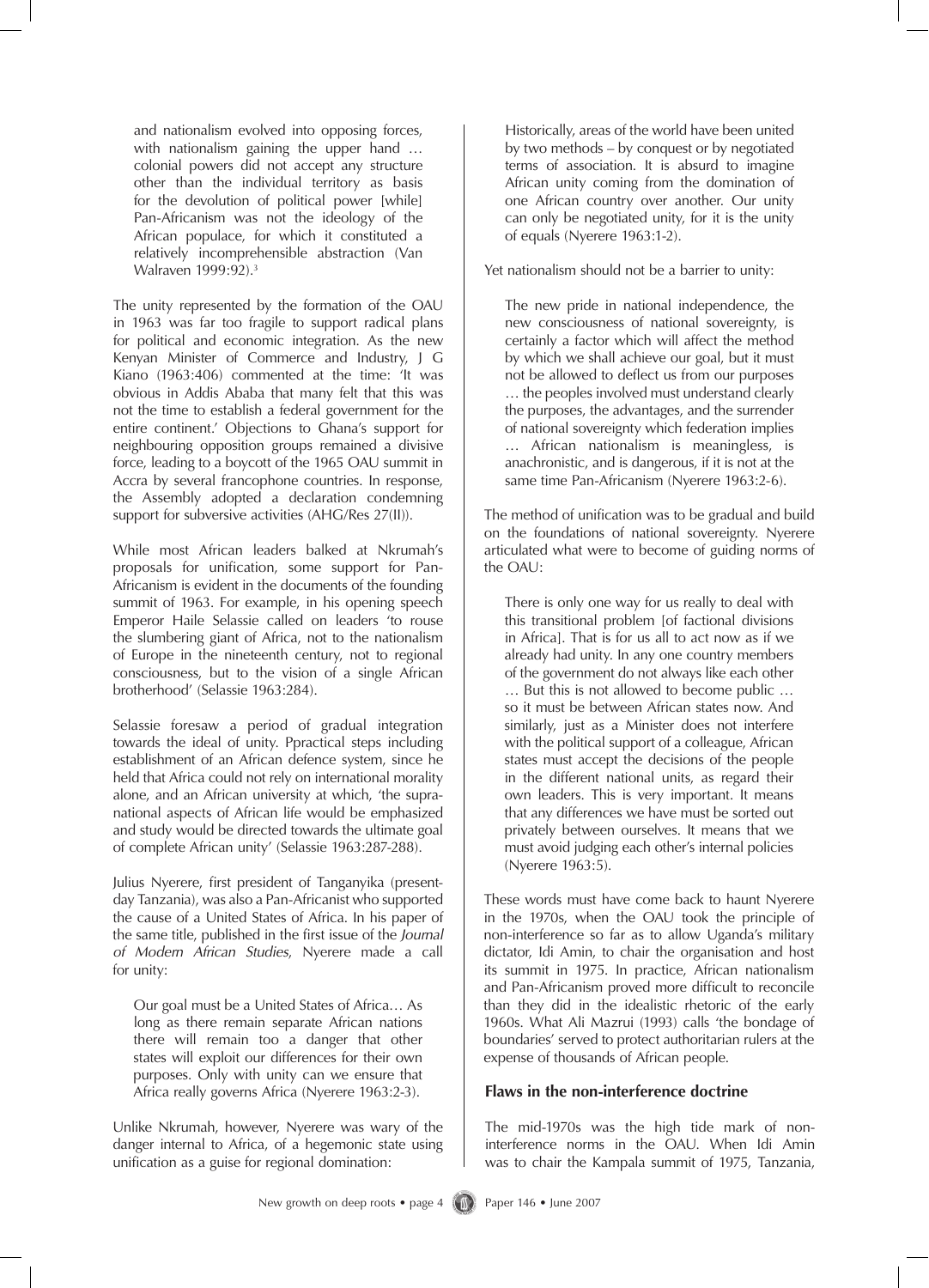Botswana and Zambia staged a boycott of the meeting. This spoke more of objections to the OAU's approach than the formal record of the organisation.<sup>4</sup> Reports of atrocities by certain leaders against their own citizens, not only of Amin in Uganda, but also Bokassa in the Central African Republic and Nguema of Equatorial Guinea, created unease, but were not mentioned publicly in the debates of the OAU at the time.

In 1978 Nyerere took matters into his own hands by sending troops across the Ugandan border to oust Idi Amin. Tanzania justified its intervention on the grounds of self-defence. Caroline Thomas (1985:120) notes that, 'while the way was paved for a justification on humanitarian grounds, no such excuse was offered … The Tanzanian case is a special case; it does not indicate a new general rule of behaviour in international affairs'. In a more recent analysis of the unilateral intervention into Uganda, Nicolas Wheeler (2000:5) points out that violation of a norm such as non-intervention does not necessarily indicate that the norm no longer exists. The response from peers, and the intensity of their outcry against the violation, would indicate whether the norm is still upheld.

The Tanzanian intervention in Uganda provoked an acrimonious debate at the OAU summit in Monrovia in 1979, but there is no record of this exchange of views on the intervention in the OAU documents – it was omitted in order to preserve the organisation's appearance of consensus (Van Walraven 1999:328). Eden Kodjo, Secretary-General of the OAU, said, '… the OAU cannot under its Charter condemn a member state – all we can do is to act as a kind of referee' (*Financial Times*, 20 February 1979, quoted in Thomas 1985:120).

Although this crisis did not directly alter the nonintervention doctrine within the OAU, it did have an indirect effect. The Monrovia debate resulted in two significant challenges to the norm of non-intervention, the first being the proposal to establish an African peacekeeping force and the second the drafting of a declaration of human rights (Thomas 1985:112).

#### **Evolving regional solutions**

In a resolution on the civil war in Chad during the Freetown summit of 1980, the Assembly declared that it was deeply concerned about thousands of casualties both dead and injured (AHG/Res 101). Notably, it condemned unilateral intervention, with a thinly veiled criticism of Libya's incursions, stating that efforts to end the hostilities were being undermined by repeated acts of interference by African and foreign powers. This objection was stated in stronger terms the following year, in Nairobi, when the Assembly requested that all member states of the OAU abstain from interfering in the internal affairs of other countries (AHG/Res 102).

The resolution called for a Pan-African peacekeeping force, the implication being that a multilateral African force should replace both illegitimate foreign and unilateral African interference in Chad. Although the peacekeeping mission was unsuccessful, the OAU's involvement in Chad's civil war and in other conflicts did set in motion plans for regional peacekeeping and recognition of the need for humanitarian intervention in grave circumstances, such as genocide, war crimes or crimes against humanity (Constitutive Act of the African Union 2000, art 4(h)). In 1993 the OAU summit in Cairo established a mechanism for conflict prevention, management and resolution (AHG/Decl 3). The mechanism had a central organ which made decisions on matters of continental security, and can be regarded as the forerunner of the Peace and Security Council which was established in 2002.

The OAU's human rights regime began to take shape following the adoption of the African Charter on

> Human and Peoples' Rights (ACHPR) in 1981. The Charter's enforcement body, the African Commission on Human and Peoples' Rights, began its work in The Gambia in the late 1980s. In 1995 a protocol was drafted in Cape Town for the establishment of a human rights court that would be able to uphold the ACHPR more rigorously than the commission. This was adopted by the Assembly in 1998 and entered into force in 2003.

> The 1980s and early 1990s may therefore be seen as a period of gradual evolution from strict non-interference norms to a more interventionist role for the OAU in conflict resolution and human rights

enforcement. Presumably the architects of the AU deliberately downplayed this continuity, both to reflect well on themselves as innovative leaders with a new continental vision and to distance the reformed organisation from negative aspects associated with its predecessor.

It is evident from the analysis of OAU decisions, declarations and speeches over the years that Pan-Africanism was never the norm within the organisation, not even at its inception. It was a minority voice, seldom heard and at times completely drowned out by African nationalism. The grand visions of Nkrumah, Selassie and Nyerere were not supported by the majority of African leaders, who were all concerned to a greater or lesser degree with the consolidation of state power.

Yet the proposal for an African army did lay the groundwork for the creation of the Peace and Security

The mid-1970s was the high tide mark of non-interference norms in the OAU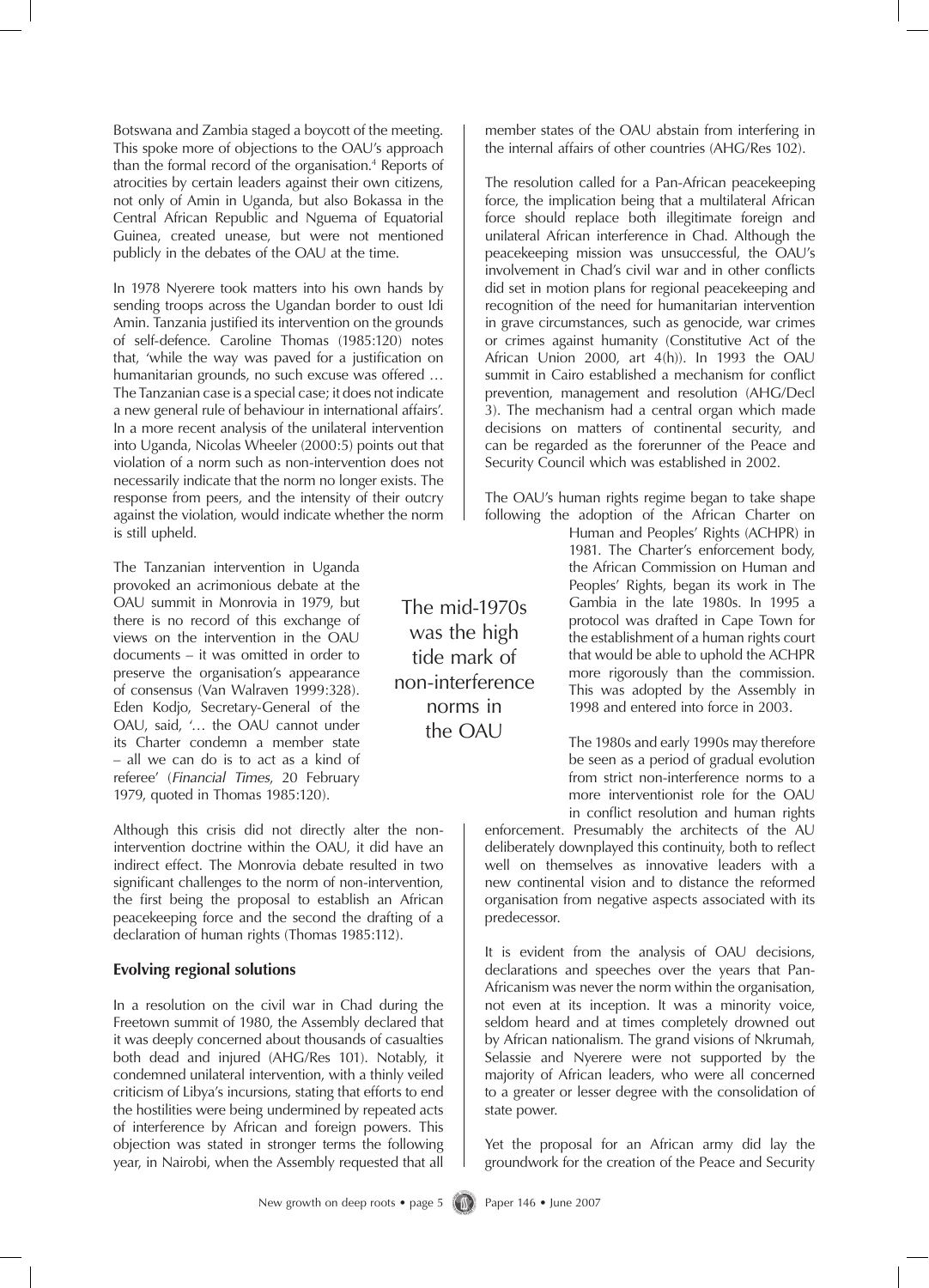Council and provision for African-led peacekeeping interventions, such as the African Standby Force. Thus the early proposals for *Pax Africana* by Nyerere and others planted the seed of the idea within the organisation. This explains to some extent why the AU was able to make such a seemingly radical switch in 2002 from non-interference to 'non-indifference'.<sup>5</sup> The Pan-Africanist ideas contained the prototypes for an African peacekeeping force and human rights regime, which gathered momentum from democratisation across Africa in the 1990s.

#### **Reviving the dream: The 'United States of Africa', 1999**

Like the OAU, the AU was built on a compromise between different visions of continental unity.

With the elections in 1999 of Thabo Mbeki in South Africa and Olusegun Obasanjo in Nigeria, the race for regional influence between these two powerful countries began in earnest. At the same time, Muammar Gaddafi of Libya, whose country was

under UN sanctions after the Lockerbie bombing, turned towards Africa to further his influence. It was this combination of initiatives that triggered the AU process (Tieku 2004:251).

Gaddafi proposed that an extraordinary session of the OAU Assembly be convened in Sirte, Libya, from 6 to 9 September 1999. The purpose of the summit was to 'discuss ways and means of making the OAU effective' (AHG/Dec140(XXXV)). Mbeki and Obasanjo apparently saw the session as an opportunity to present their plans for OAU reform, and welcomed Gaddafi's offer to pay for the meeting (Tieku 2004:260).

However, delegates were surprised by Gaddafi's opening address, in which he announced a blueprint for a 'United States of Africa', with a single African army, a common currency, and a continental leader with presidential powers. The heads of state subsequently agreed to replace the OAU with a new regional institution, but tasked the Council of Ministers to draft a constitution for the organisation (Tieku 2004:261). The resulting AU Constitutive Act that was adopted in Lomé, Togo, in June 2000 was a far cry from the Libyan model. It placed strong emphasis on democracy and human rights, condemned unconstitutional changes of government and applied a gradual approach to regional integration, rather than an immediate federation of united states (Constitutive Act of the African Union 2000, art 4(p)).

The AU that was launched in 2002 was therefore something of a reformed version of the OAU. It had a new legal foundation in the AU Constitutive Act, which replaced the OAU Charter. An ambitious set of new institutions, including a Peace and Security Council, Pan-African Parliament and Court of Justice were established. Provision was made in article 4(h) for a new enforcement regime to uphold regional commitments to human rights, which went even further than the United Nations in recognising the right of the organisation to intervene to prevent genocide, war crimes and crimes against humanity.

The transformation of the OAU into the AU has been a move towards the supranational end of the spectrum of regional organisations in several respects. Firstly, the legal powers of the organisation were increased with the replacement of the OAU Charter with the AU Constitutive Act, and particularly the groundbreaking article 4(h) regarding the right to intervention. Secondly, the number and size of AU institutions were increased, with a number of protocols and rules of procedure governing each new organ. Thirdly, the programme budget of the AU has increased substantially: from approximately US\$30 million in

1996/97 to some US\$160 million in 2007 (CM/2029(LXVII)).

Lastly, the post of AU Commissioner has been designed to be a more powerful position than that of OAU Secretary-General. The AU Act stopped short of the pooling of sovereignty model of the European Union, however. In article 1 the AU Commission is defined as 'the secretariat of the Union' rather than an executive structure independent of national governments, as is the case with the European Commission.

#### **Dreaming on … 2007**

Not content with the direction of the AU chaired by South Africa in 2002/03, Mozambique in 2003/04 and Nigeria in 2004/05, Libya continued to lobby for a United States of Africa. At the first few summits, procedural rules were cited as the reason why Libya's proposals could not be considered. When the proposals were finally placed on the agenda at the  $4<sup>th</sup>$  ordinary assembly of the AU which was held in Abuja in January 2005, the Assembly appointed a committee of heads of state and government to consider the matter. The committee was made up of Botswana, Chad, Ethiopia, Niger, Senegal and Tunisia and chaired by Uganda (Assembly/AU/Dec 69(IV)).

Gaddafi used the AU summit in Sirte, Libya in July 2005 as another platform to persuade member states of the need for a United States of Africa. In a lengthy opening speech, he warned that the AU would fail just like the OAU did, if it did not move faster towards full unification:

ideas contained the prototypes for an African peacekeeping force and human rights regime

Pan-Africanist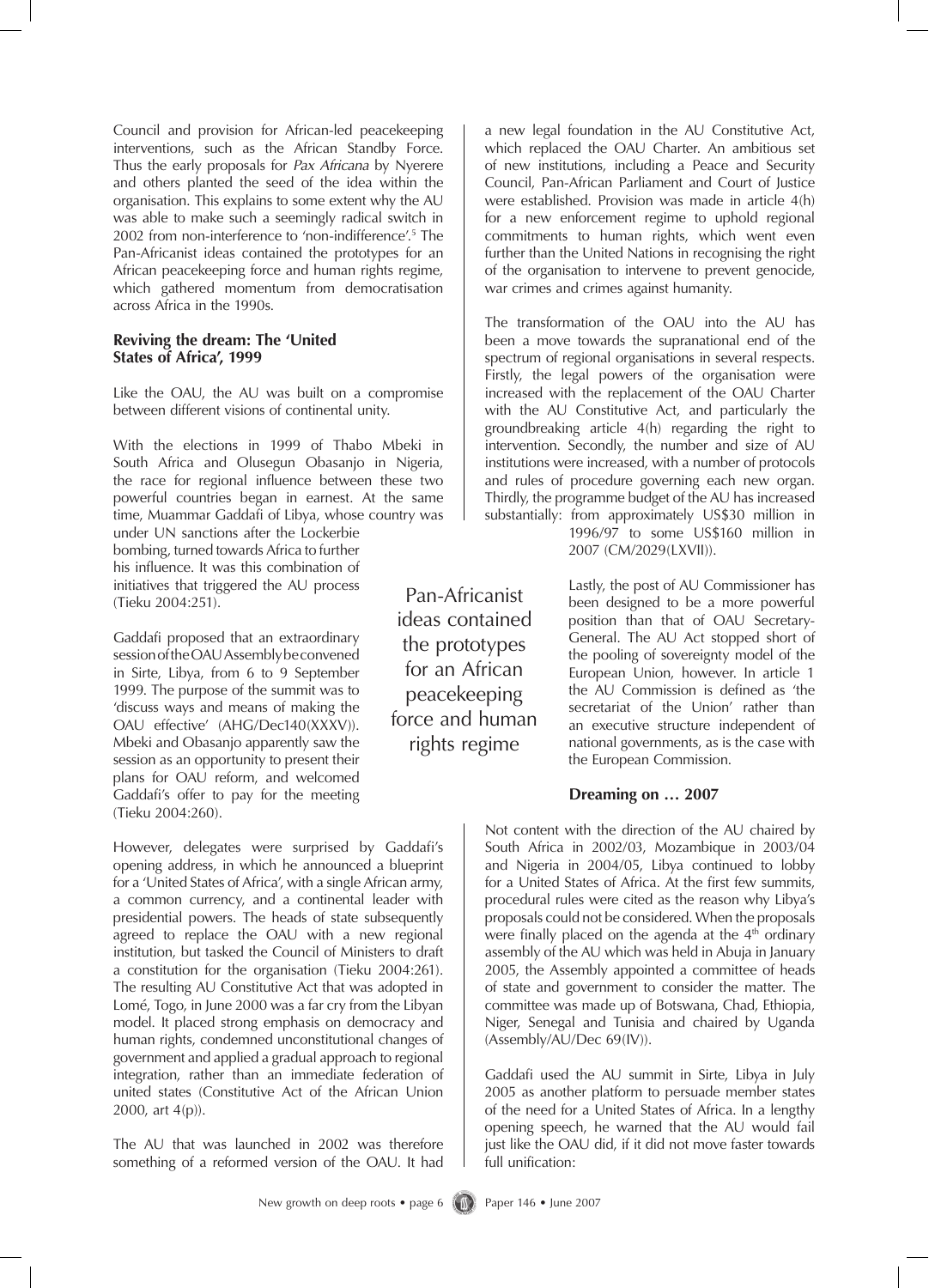We accept from others outside Africa to reduce our sovereignty and to interfere in our internal affairs, but we do not accept the same in the name of African unity. When we talk of African unity, we say no on the grounds that it is in conflict with our national sovereignty... Yet, we are prepared to cede our sovereignty to foreign powers. We accept that, saying this is the way things work in our own time, but when we talk of ceding part of our sovereignty to the African Union, we say no our sovereignty is too big a thing to compromise (Gaddafi 2005).

GaddafiexplicitlyrejectedtheEUmodelofregionalisation, stating that 'for a hundred years now, we have been calling for the United States of Africa to be patterned on the United States of America and not Europe'. His autocratic conception of governance was apparent in the refrain, 'who is in charge?', 'there is no one in charge', when repeating the need to appoint a single minister of defence to decide and supervise interventions and peacekeeping activities, a minister of external trade to negotiate with the main blocs in the name of a single African market, and a single leader with presidential powers to represent Africa on the world stage (Gaddafi 2005). Member states could have suspected that, like Marcus Garvey who envisaged himself as president of the United States of Africa, Gaddafi may have been suffering from similar delusions of grandeur.

Under considerable pressure from their host, the Assembly agreed in principle that 'the ultimate goal of the African Union is full political and economic integration leading to the United States of Africa' (Assembly/AU/Dec 90(V)). It set up another committee of heads of state to draft recommendations, this time chaired by political heavyweight President Obasanjo, and including the key states of Algeria, Kenya, Nigeria, Senegal and Uganda, plus Gabon and Lesotho. This committee sent recommendations to an experts' meeting of the AU Commission, which took place in Addis Ababa in December 2005.

The AU Commission subsequently created an advisory board, which in turn commissioned a study to review the proposals during 2006. This became the 'Study on an AU government towards the United States of Africa', drafted at a technical workshop in Abuja in April 2006. It was hosted by the African Leadership Forum, a thinktank with strong ties to President Obasanjo.

South Africa weighed in at the Addis Ababa summit in January 2007, when it offered to host a retreat of foreign affairs ministers and an extraordinary session of the Executive Council to prepare for the 'grand debate on the union government', which would be held in Accra in July 2007.

The saga of committees, experts' meetings, retreats and workshops set up to entertain these proposals could be viewed as an effort to appease the Libyan leader, without actually conceding any ground to the idea of a United States of Africa.

#### **Proposals from the AU Commission**

The theme for the Accra summit of 2007, *An AU government: Towards the United States of Africa*, takes its title from a study of the same name circulated during 2006 by the office of the chairperson of the AU Commission. The study consists of three chapters, dealing with the background to the deliberations, the framework for an AU government, and a timetable for implementation of changes leading to the United States of Africa.

Perhaps unsurprisingly, the document lacks substance. It is deliberately vague on both the rationale for and the content of a United States of Africa. It does not use the word 'state' to describe this entity, nor does it mention whether or how the national sovereignty of the 54 existing African states would be superseded . The document merely implies an overarching sovereignty conferred by international recognition in the final paragraph, namely that 'the United States of Africa would be officially constituted and recognized as such in the world community of nations' (para 120).

The United States of Africa is conceived as a long-term goal, to be achieved by 2015, with an AU government established by 2009 as a 'transitory arrangement towards the United States of Africa' (para 15). The proposed timeframe for establishing the United States of Africa is described as a 'tentative roadmap', suggesting that the outcome of full unification remains uncertain. The focus of the document is on the interim AU government, rather than the United State of Africa, which is afforded only a two-paragraph mention at the end of the last chapter.

In chapter 1 it is acknowledged that the OAU was established in 1963, 'as a result of a compromise between supporters of full political integration and those preferring a loose cooperation organization' (para 4). Integration strategies, such as the Lagos Plan of Action (1980) and the Abuja Treaty establishing an African Economic Community (AEC), to be achieved over a period of 34 years (para 5) are then described. The replacement of the OAU by the AU in 2002 is described as a further 'move towards political union … meant to accelerate the implementation process of the Abuja Treaty' (para 8).

Chapter 2 sets out proposals for changing the AU into an AU government. The word 'government' has connotations of a state structure, such as a federation. On closer examination, however, the document stops well short of proposing a continental government to replace the regional organisation. Rather it proposes strengthening the supranational powers of the AU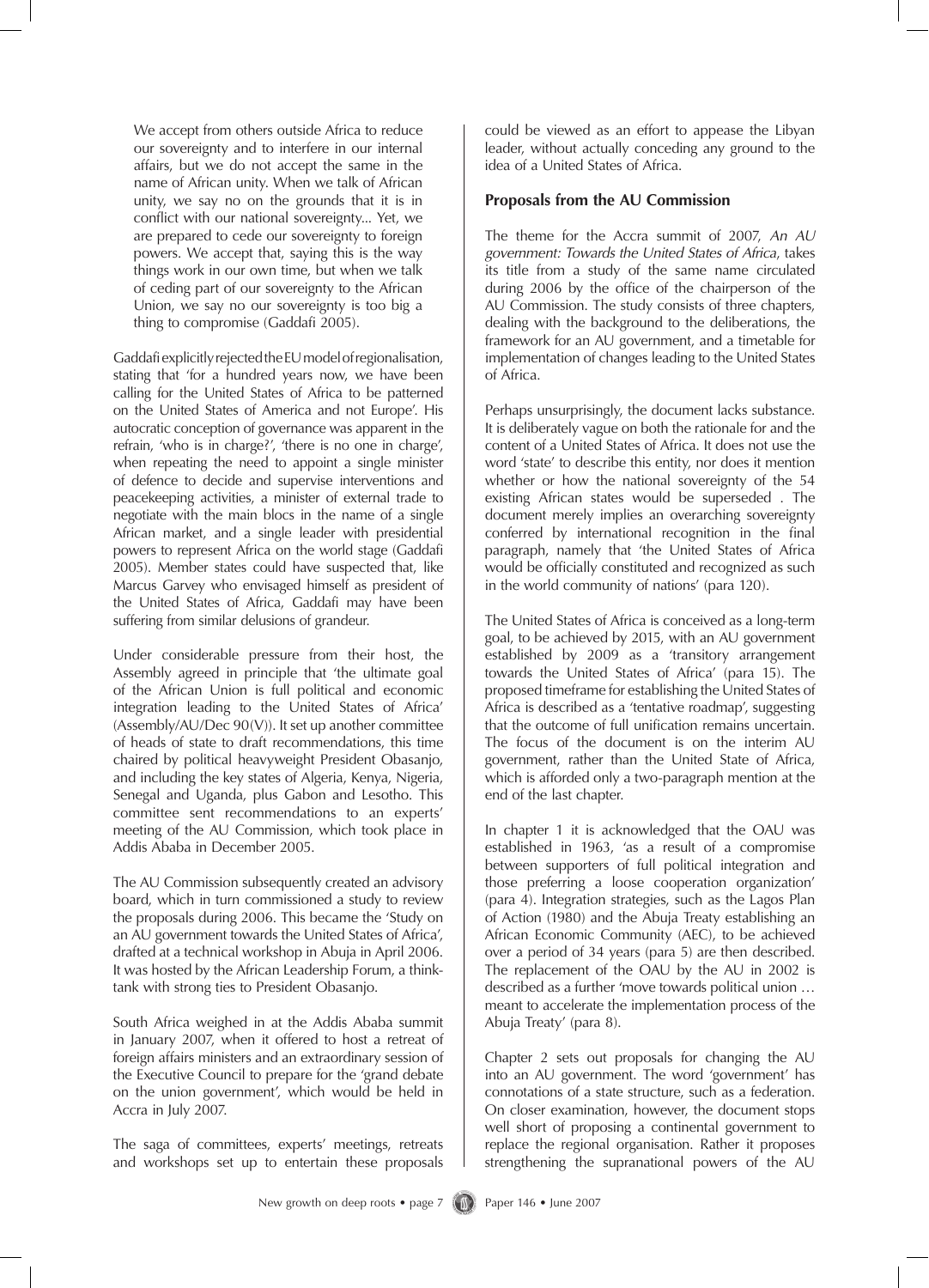Commission vis-à-vis its member states, along the lines of the European Union's integration process. The document claims that creating a union government would have far-reaching implications for existing institutions and programmes and require a revision of the Constitutive Act. The substance of the proposals may be summarised briefly as follows:

- Appointment of a full-time president of the Assembly, to be 'the unique spokesperson of the Union at world or other special summits' (para 35).
- The post would be assigned to a former head of state or other distinguished African (para 35/36).
- The president would have a three-year tenure, rather than the existing one-year rotational system of chairing the Assembly by acting heads of state and government (para 35/36).
- Extending the tenure and executive powers of the chairperson of the AU Commission to a sevenyear fixed term with greater involvement in the appointment of his/her deputy and commissioners, and 'full managerial functions with respect to all high level personnel' (para 43/44).
- Strengthening the executive powers of the AU Commission, on the principle of subsidiarity, to grant executive authority over areas identified as the community domain (para 40/41).
- Amendment of the AU Constitutive Act to reflect the common understanding that union members have agreed to delegate, partially or totally, authority to a continental body aimed at facilitating the establishment of a community domain (para 57).
- Revision of the Pan-African Parliament to allow for direct election of members and greater powers to exercise 'democratic oversight' over the union as well as budgetary powers (para 46/47).
- Incorporation of the New Partnership for Africa's Development (NEPAD) under 'the executive competence of the Commission either integrally or as a subsidiary organ', with lines of authority running through the executive head of the Commission in consultation with the Heads of State and Government Imlementation Committee (HSIGC) (para 64).

From the above it is clear that the framework does not propose radical changes to existing AU institutions, such as the PSC and ACHPR. It is broadly supportive of setting up or consolidating other institutions envisaged by the AU, such as the Economic, Social and Cultural Council, the courts of justice and human rights and the financial institutions for economic integration. Significantly, it stops short of proposing a common currency for the union, recognising that 'it is not realistic to require the different African regions to create the conditions for optimum currency areas in the medium to long term' (para 73).

Financial control of the AU government is to remain in the hands of member states, with the existing member state contributions to be supplemented only by indirect taxes – an import levy and tax on airline tickets – which will presumably be collected at national level.

Chapter 3 contains a roadmap or timetable, starting with the adoption of the changes to the AU Act and institutions by 2009, drafting of a constitution of the United States of Africa under the auspices of an AU government from 2009 to 2012, and finally, adoption of the draft constitution by union members (still the member states) with elections at continental, regional and national levels to endorse the United States of Africa by 2015. Neither the purpose nor the process of these elections is clearly spelled out.

Essentially the document appears to lobby for greater executive powers for the AU Commission in general, and the office of the chairperson in particular. The relationship between the president of the Assembly and the chairperson of the commission is unclear, although presumably these roles are meant to echo those of mixed presidential and prime ministerial systems of national government. This raises the question of where greater executive power would lie – with the presidential spokesperson for the union government, or the commission chairperson who has powers to appoint his/her commissioners, much like national ministers of a cabinet?

Compared to the EU's executive structure, this proposal is more likely to create tension between the Assembly and the commission by proposing a longer, full-time role for the president of the Assembly. In the case of the EU the opposite holds true: presidency of the Council of the EU (like the AU's executive council) and the European Council (like the AU Assembly of heads of state and government) rotates between member states on a six-monthly basis – even shorter than the current term of the AU Assembly. This very brief term of office for incumbent national leaders and ministers allows them very little executive influence over the EU. The president of the European Commission, in contrast, has a five-year tenure and the power to choose his or her commissioners 'in consultation with' the Council of the EU. The document does not motivate why there should be parallel offices of a president of the Assembly and a chairperson of the commission, both with strong executive roles.

Further debate on this document should therefore centre on justifications for increasing the executive powers of the AU Commission. Is it desirable, necessary and feasible for the AU Commission to become more supranational in nature like the European Union?

An NGO observer of the AU points to a structural weakness in the AU Commission, with the direct election of the commissioners by member states resulting in 'weak lines of accountability to the Chairperson and poor cohesion within the AU Commission during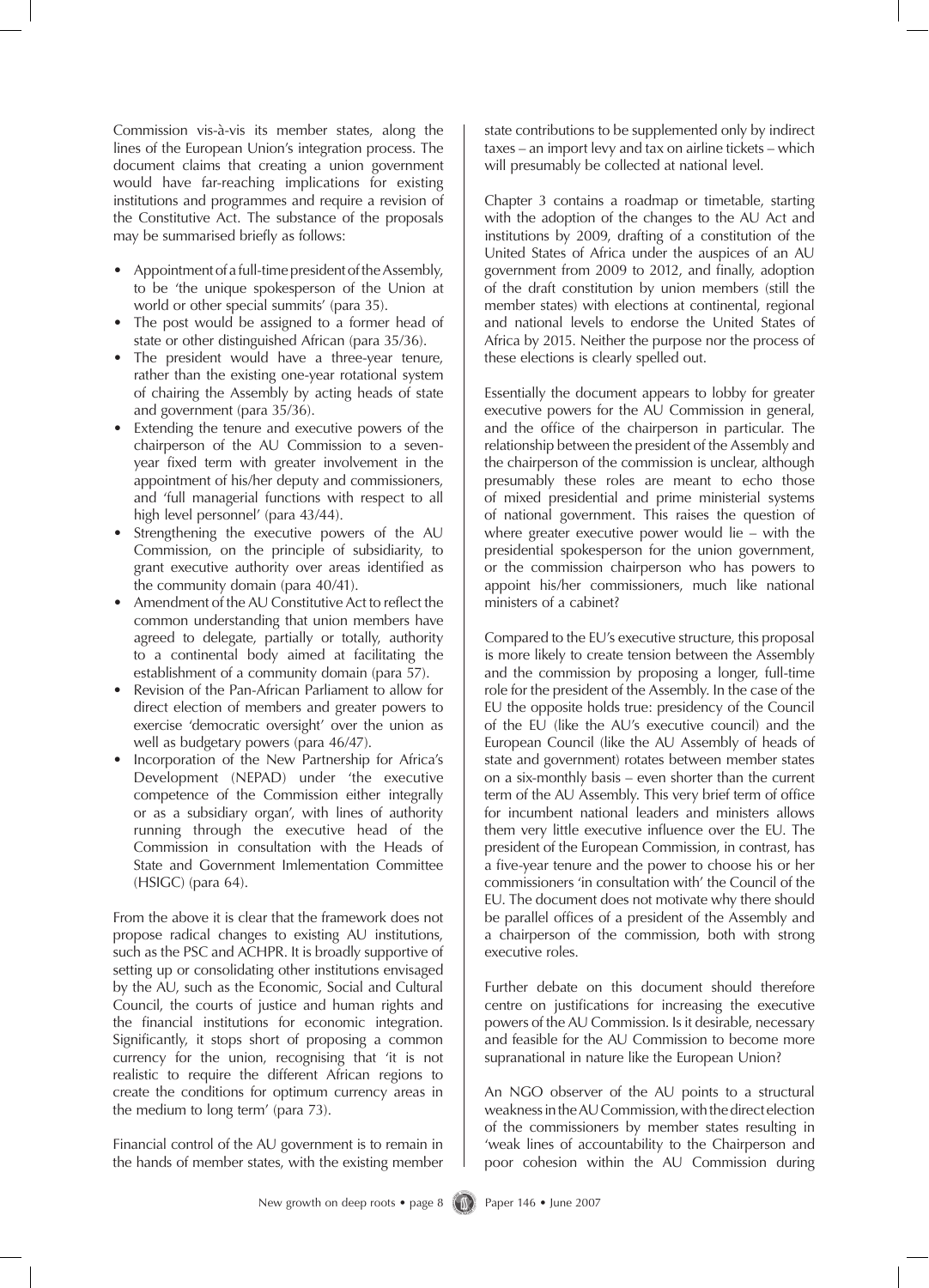the past 4 years'.<sup>6</sup> This issue was on the agenda for discussion by the executive council in January 2007, although little change was made to the modalities for election of AU Commission officials.

Will the proposal for an AU government lead to a new sovereign state known as the United States of Africa, or is it leading the AU in a different direction entirely? The source of this discussion document and its endorsement by Konaré would suggest that the AU Commission is using the United States of Africa debate within the AU as a vehicle for the promotion of a different agenda. It is undoubtedly a more realistic and immediately attainable model for greater political integration, but whether the member states agree to the AU government remains to be seen.

There is little evidence of political support on the part of member states, other than Libya, for this proposal. On the contrary, many may feel that they have already conceded too much power to the AU organs, particularly regarding scrutiny of their internal affairs. When asked how much power the AU had for implementing the security objectives of the organisation, an AU official commented:

Legally speaking, we have all the powers we need in the PSC Protocol. It may be more difficult to get further agreements from the member states now, since the euphoria around the AU launch has settled down.<sup>7</sup>

These observations imply a process of gradual change, and of constant negotiation of norms between member states. Even if certain member states experience buyer's remorse after adopting new instruments for peacekeeping, promotion of democracy and review of human rights, the new institutions are beginning to 'socialise' member states into an acceptance of these new norms.

#### **Conclusion**

The problem with the debate on an AU government or a United States of Africa is not so much the Pan-Africanist ideas themselves, but the lack of credibility of their current proponents. Given Libya's own record of authoritarian rule and many infringements on the sovereignty of its neighbours, Gaddafi's calls on African states to give up their sovereignty for the greater good of the people are regarded by many in civil society and in government as hypocritical in the extreme. The proposals for a United States of Africa, brought to the table by Libya, focus on the centralisation of power without attention to democratic checks and balances.

The lessons of the OAU's history hold out a warning:

Pan ideologies … can easily be turned into a vehicle for expansionist ambitions … unity is an

abstract term that has no meaning unless related to specific objectives, problems, interests or enemies. It is these that provide it with contents and make it come to life. Concomitantly, attitudes to unity depend on the question to which particular goal it is meant to contribute (Van Walraven 1999:95).

A review of the original tenets of Pan-Africanist thought would therefore be instructive to the Accra summit debate. Consolidation of new norms of humanitarian intervention and a strong regional human rights mechanism require further debate on the rights and responsibilities of sovereignty within the AU. This would be the long, hard path to substantial integration, and towards the goal of human security, rather than state security. Whether the AU needs a more powerful, independent commission to achieve this goal is subject to discussion, one furthermore that may benefit from comparative studies of the role of multilateral organisations in normative change.

The spirit of the Pan-Africanists may be revived, without taking literally the proposals from the Cold War era, for a United States of Africa. The gradualist model of regional integration may well be the more realistic course for pursuing the economic and security interests of Africa in the 21st century.

#### **Notes**

- 1 See constructivist theories of 'norm diffusion' within international organisations, described as a gradual process of 'socialisation' of member states and 'contestation' of 'old' and 'new' norms by for example Finnemore and Skikkink (1998) and Acharya (2004, 2005).
- 2 See the preamble to the Brazzaville group's treaty of the Organisation africaine et malgache de coopération économique (OAMCE), which states that 'il n'y a plus lieu à l'heure actuelle de procéder à la création d'un organisme à caractère supra-national' (Van Walraven 1999:96).
- 3 This point is also evident in the history of the South African liberation movement. Robert Sobukwe's Pan-Africanist Congress (PAC) was a more radical movement than the African National Congress (ANC) which had been established in 1912 and split from it in the 1940s. While the two movements rivalled each other for support long after they were both banned in the 1960s, it was the ANC that developed a mass support base during the 1980s, particularly among non-government organisations inside the country, through the Congress of South African Trade Unions (Cosatu) and the United Democratic Front (UDF). It emerged as the majority party and won the first democratic elections in 1994, while the PAC's support dwindled.
- 4 See Wolfers (1976:196–200), for a description of this turbulent period in the OAU's history.
- 5 The phrase used by AU Peace and Security Commissioner, Said Djinnit, in a number of speeches and media statements.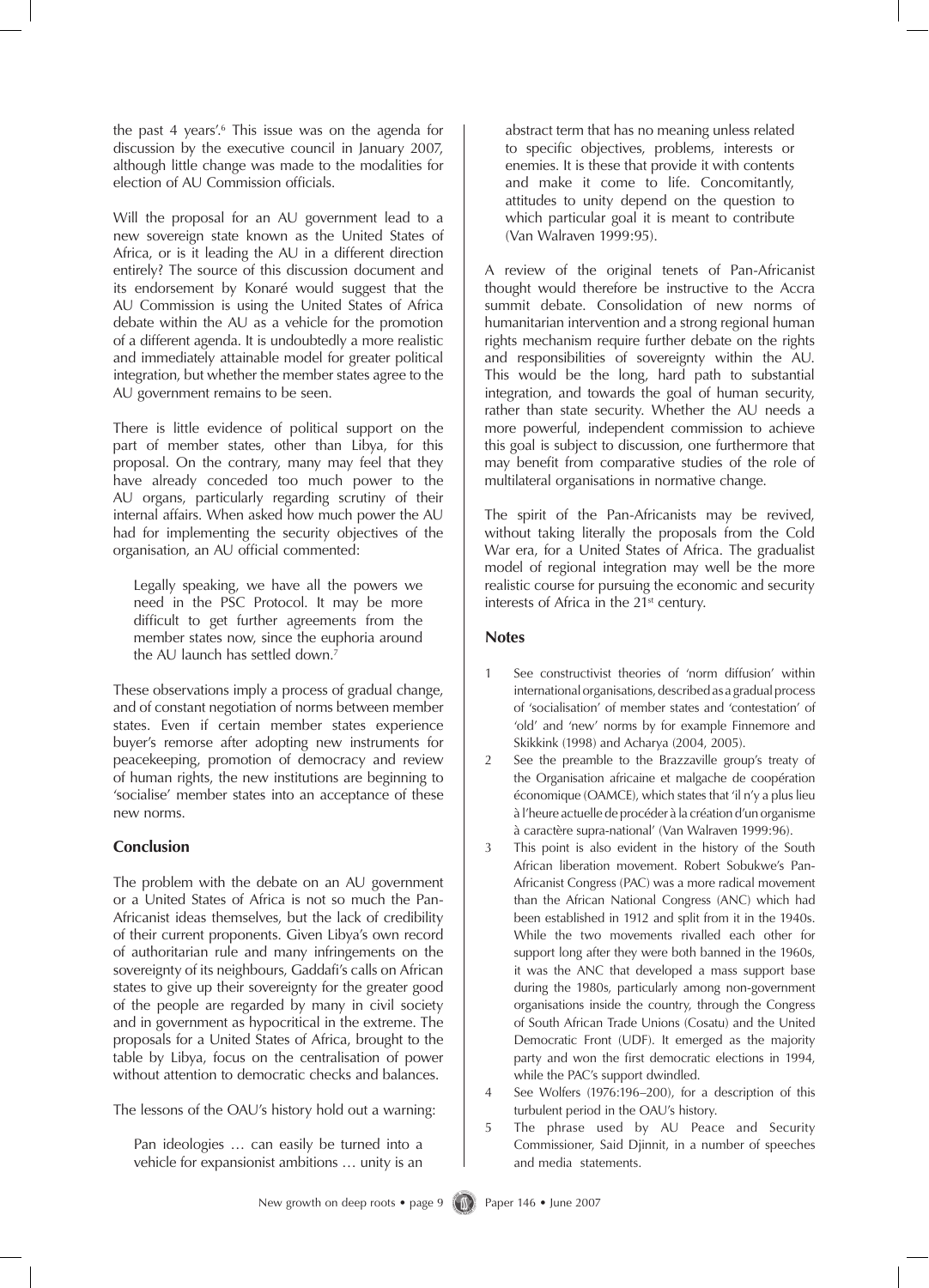- 6 Confidential update note prior the  $8<sup>th</sup>$  ordinary summit of the AU, Addis 22–30 January 2007, unpublished, January 2007.
- 7 Interview with a senior official of the AU Commission, Addis Ababa, 15 January 2007.

#### **Bibliography**

- Acharya, A 2004. How ideas spread: Whose norms matter? Norm localization and institutional change in Asian regionalism. *International Organization*, 58 (Spring), 239– 275.
- Acharya, A 2005. *Multilateralism, sovereignty and normative change in world politics*. Singapore: Institute of Defence and Strategic Studies.
- African Union 2006. Study on an African union government towards the United States of Africa. Unpublished draft policy document.
- Ayoob, M 1995. *The third world security predicament: Statemaking, regional conflict and the international system*. Boulder, Colo: Lynne Rienner.
- Clapham, C 2001. Rethinking African states. *African Security Review*, 10(3).
- European Commission, Directorate-General for Press and Communication 2003. How the European Union works: A citizen's guide to the EU institutions [online]. Available at www.europa.eu [accessed 15 April 2007].
- Finnemore, M & Skikkink, K 1998. International norm dynamics and political change. *International Organization*, 52(4):887–917.
- Geiss, I 1974. *The Pan-African movement: a history of Pan-Africanism in America, Europe and Africa.* New York: Africana Publishing Company.
- Gaddafi, M 2005. Statement by brother leader of the revolution on the occasion of the opening of the fifth ordinary

session of the Assembly of the African Union, Sirte, Libya [online]. Available at <www.africa-union.org> [accessed 16 April 2007].

- International Commission on Intervention and State Sovereignty 2001. *The responsibility to protect: Research, bibliography, background*. Supplementary volume to the report of the ICISS. Ottawa: International Development Research Centre.
- Jackson, R H 1999. *Sovereignty at the millennium*. Oxford: Blackwell.
- Kiano, J G 1963. Review. *Journal of Modern African Studies*, 1(3), 405–406.
- Legum, C 1962. *Pan-Africanism: a short political guide.* New York, Praeger.
- Mazrui, A 1993. The bondage of boundaries: towards redefining Africa. *The Economist*, 328(7828).
- Nkrumah, K 1963. *Africa must unite*. London: Heinemann.
- Nyerere, J K 1963. A United States of Africa. *Journal of Modern African Studies*, 1(1): 1–6.
- Romulo, C 1956. *The meaning of Bandung*. Chapel Hill: University of North Carolina Press.
- Selassie, H 1963. Towards African unity. *Journal of Modern African Studies*, 1(3): 281–291.
- Thomas, C 1985. *New states, sovereignty and intervention*. Aldershot: Gower.
- Tieku, T 2004. Explaining the clash and accommodation of interests of major actors in the creation of the African Union. *African Affairs* 103(411):249–267.
- Van Walraven, K 1999. *Dreams of power: The role of the Organization of African Unity in the politics of Africa*, *1963-1993*. Leiden: African Studies Centre.
- Wheeler, N J 2000. *Saving strangers: Humanitarian intervention in international society*. Oxford: Oxford University Press.
- Wolfers, M 1976. *Politics in the Organization of African Unity*. Norwich: Fletcher.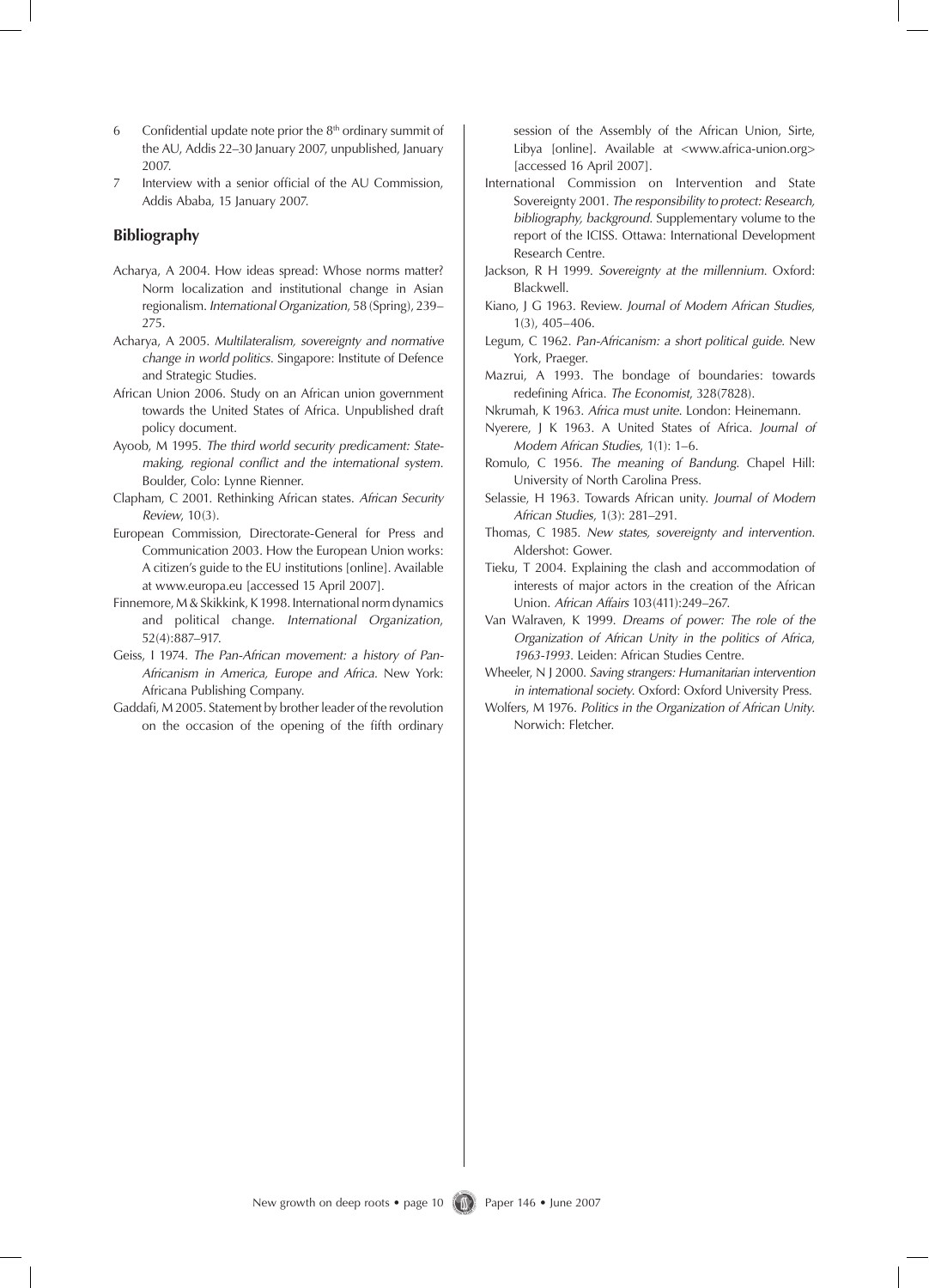| <b>Subscription to ISS Papers</b>                                                                                                                                                                                                                                                                                                                                                                   |  |            |                    |             |                      |  |
|-----------------------------------------------------------------------------------------------------------------------------------------------------------------------------------------------------------------------------------------------------------------------------------------------------------------------------------------------------------------------------------------------------|--|------------|--------------------|-------------|----------------------|--|
| If you would like to subscribe to ISS Paper series, please complete the form below and return it to<br>the ISS with a cheque, or a postal/money order for the correct amount, made payable to the<br>Institute for Security Studies (marked not transferable).                                                                                                                                      |  |            |                    |             |                      |  |
| Please note that credit card payments are also welcome. You can also deposit your payment into the following<br>bank account, quoting the invoice number and the following reference: PUBSPAY.                                                                                                                                                                                                      |  |            |                    |             |                      |  |
| ISS bank details: ABSA, Brooklyn Court, Branch Code: 634156, Account number: 405 749 8921                                                                                                                                                                                                                                                                                                           |  |            |                    |             |                      |  |
| Please mail or fax:<br>ISS Publication Subscriptions, PO Box 1787, Brooklyn Square, 0075, Pretoria, South Africa.<br>ISS contact details: (Tel) +27 12 346 9500, (Fax) +27 12 460 0998, Email: pubs@issafrica.org<br>Website: www.issafrica.org                                                                                                                                                     |  |            |                    |             |                      |  |
| Title                                                                                                                                                                                                                                                                                                                                                                                               |  | Surname    |                    | Initials    |                      |  |
| Organisation                                                                                                                                                                                                                                                                                                                                                                                        |  |            |                    |             |                      |  |
| Position                                                                                                                                                                                                                                                                                                                                                                                            |  |            |                    |             |                      |  |
| Postal<br>address                                                                                                                                                                                                                                                                                                                                                                                   |  |            |                    | Postal Code |                      |  |
| Country                                                                                                                                                                                                                                                                                                                                                                                             |  |            |                    |             |                      |  |
| Tel                                                                                                                                                                                                                                                                                                                                                                                                 |  | Fax        |                    | E-mail      |                      |  |
| <b>ISS PAPERS SUBSCRIPTION 2007 - MIN 8 PER YEAR</b>                                                                                                                                                                                                                                                                                                                                                |  |            |                    |             |                      |  |
| South Africa                                                                                                                                                                                                                                                                                                                                                                                        |  |            | African countries* |             | <b>International</b> |  |
| R 150.00                                                                                                                                                                                                                                                                                                                                                                                            |  | US\$ 30.00 |                    | US\$ 40.00  |                      |  |
| Angola, Botswana, Burundi, Comores, Congo-Brazzaville, Democratic Republic of the Congo, Gabon, Kenya, Lesotho,<br>Madagascar, Malawi, Mauritius, Mozambique, Namibia, Reunion, Rwanda, Seychelles, Swaziland, Tanzania, Uganda,<br>Zambia, Zimbabwe (formerly African Postal Union countries)<br>Details of subscription rates for the African Security Review, ISS Monographs, SA Crime Quarterly |  |            |                    |             |                      |  |
| or other ISS publications are available from:<br>ISS Publication Subscriptions, P O Box 1787, Brooklyn Square, 0075, Pretoria, South Africa<br>+27-12-346-9500/2 • Fax: +27-12-460-0998 • Email: pubs@issafrica.org • www.issafrica.org<br>Tel:                                                                                                                                                     |  |            |                    |             |                      |  |
|                                                                                                                                                                                                                                                                                                                                                                                                     |  |            |                    |             |                      |  |